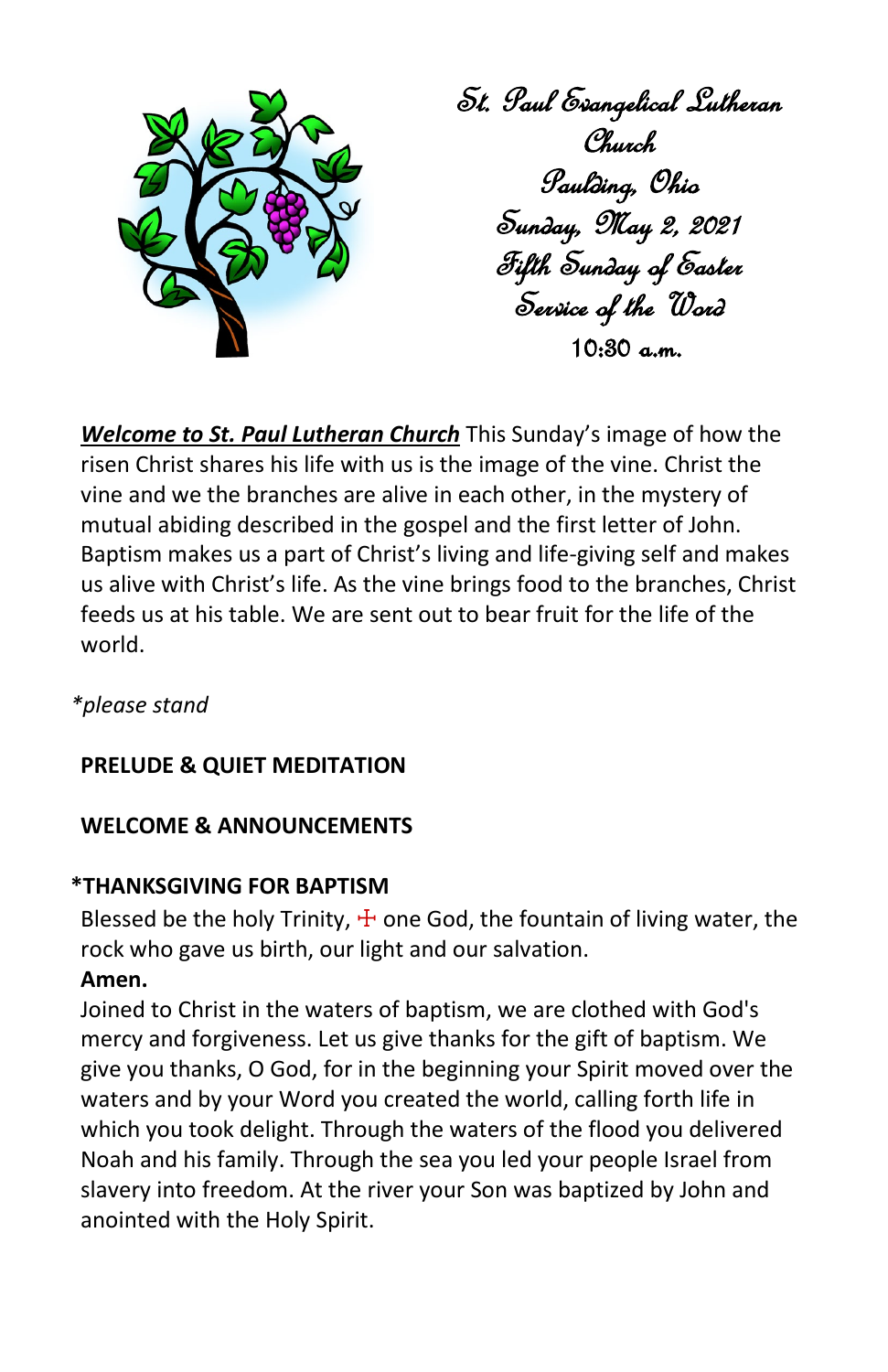By water and your Word you claim us as daughters and sons, making us heirs of your promise and servants of all. We praise you for the gift of water that sustains life, and above all we praise you for the gift of new life in Jesus Christ. Shower us with your Spirit, and renew our lives with your forgiveness, grace, and love. To you be given honor and praise through Jesus Christ our Lord in the unity of the Holy Spirit, now and forever.

## **Amen.**

### **\*GATHERING HYMN** *"Shout to the Lord"* **ELW 821**

**My Jesus, my Savior, Lord, there is none like you. All of my days I want to praise the wonders of your mighty love. My comfort, my shelter, tower of refuge and strength; let ev'ry breath, all that I am never cease to worship you.**

**Shout to the Lord, all the earth, let us sing power and majesty, praise to the King. Mountains bow down and the seas will roar at the sound of your name. I sing for joy at the work of your hands; forever I'll love you, forever I'll stand. Nothing compares to the promise I have in you.**

### **\*GREETING**

The grace of our Lord Jesus Christ, the love of God, and the communion of the Holy Spirit be with you all. **And also with you.**

| <i><b>*CANTICLE</b></i> | "Alleluia, Alleluia, Give Thanks"                  | <b>WOV 671</b> |
|-------------------------|----------------------------------------------------|----------------|
|                         | (verses $1 & 5$ )                                  |                |
| Refrain:                | Alleluia, alleluia, give thanks to the risen Lord; |                |
|                         | Alleluia, alleluia, give praise to his name.       |                |
|                         |                                                    |                |

**Jesus is Lord of all the earth; He is the king of creation.** *Refrain*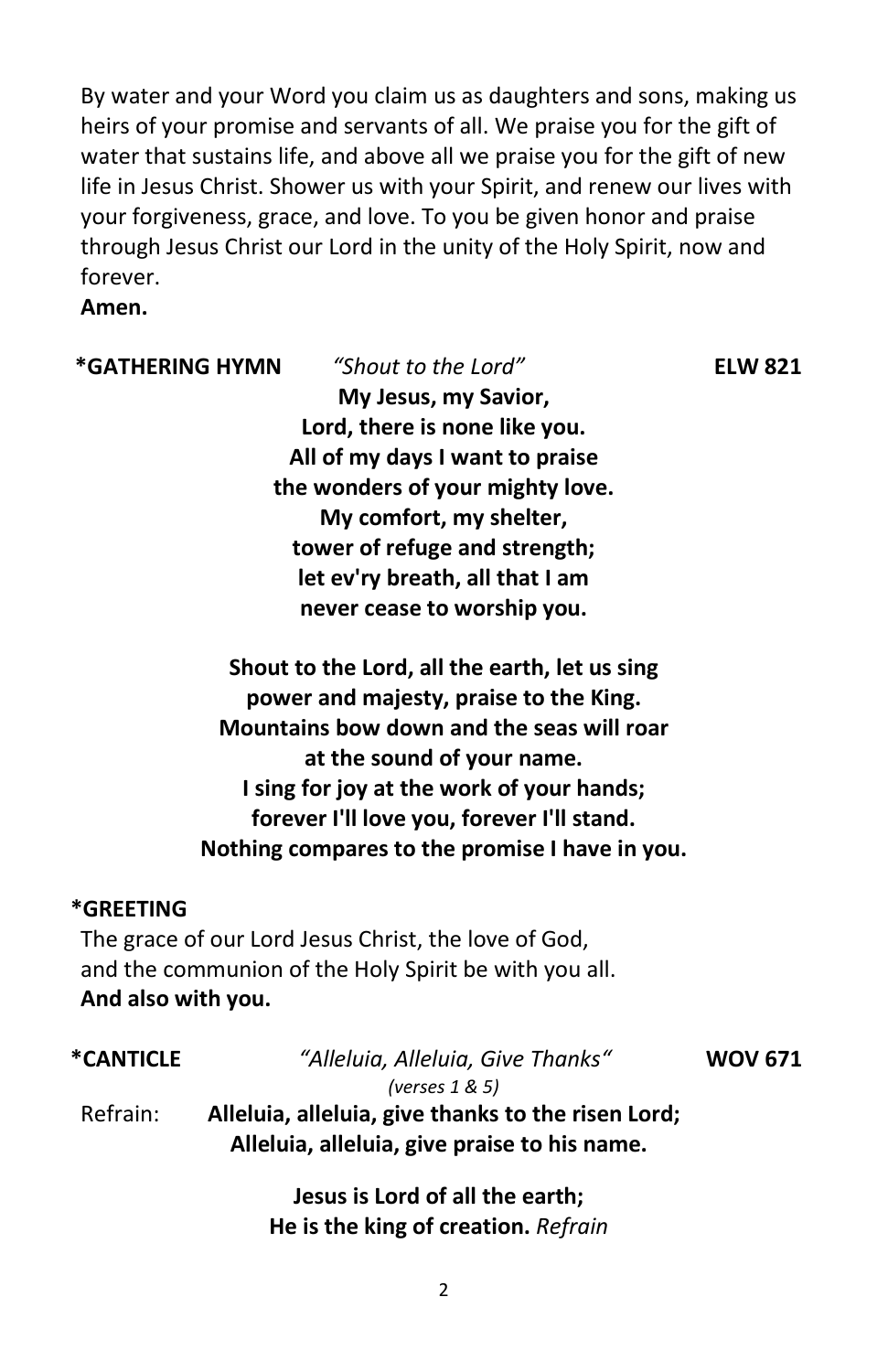## **Come, let us praise the living God, Joyfully sing to our Savior.** *Refrain*

## **\*PRAYER OF THE DAY**

## Let us pray.

O God, you give us your Son as the vine apart from whom we cannot live. Nourish our life in his resurrection, that we may bear the fruit of love and know the fullness of your joy, through Jesus Christ, our Savior and Lord, who lives and reigns with you and the Holy Spirit, one God, now and forever.

**Amen.**

## **FIRST READING Acts 8:26-40**

 $26$ An angel of the Lord said to Philip, "Get up and go toward the south to the road that goes down from Jerusalem to Gaza." (This is a wilderness road.) <sup>27</sup>So he got up and went. Now there was an Ethiopian eunuch, a court official of the Candace, queen of the Ethiopians, in charge of her entire treasury. He had come to Jerusalem to worship  $^{28}$  and was returning home; seated in his chariot, he was reading the prophet Isaiah. 29Then the Spirit said to Philip, "Go over to this chariot and join it."  $30$ So Philip ran up to it and heard him reading the prophet Isaiah. He asked, "Do you understand what you are reading?"  $31$ He replied, "How can I, unless someone guides me?" And he invited Philip to get in and sit beside him.  $32$ Now the passage of the scripture that he was reading was this: "Like a sheep he was led to the slaughter, and like a lamb silent before its shearer, so he does not open his mouth.  $33$ In his humiliation justice was denied him. Who can describe his generation? For his life is taken away from the earth."

 $34$ The eunuch asked Philip, "About whom, may I ask you, does the prophet say this, about himself or about someone else?" <sup>35</sup>Then Philip began to speak, and starting with this scripture, he proclaimed to him the good news about Jesus.  $36$ As they were going along the road, they came to some water; and the eunuch said, "Look, here is water! What is to prevent me from being baptized?" <sup>38</sup>He commanded the chariot to stop, and both of them, Philip and the eunuch, went down into the water, and Philip baptized him.  $39$ When they came up out of the water, the Spirit of the Lord snatched Philip away; the eunuch saw him no more, and went on his way rejoicing. <sup>40</sup>But Philip found himself at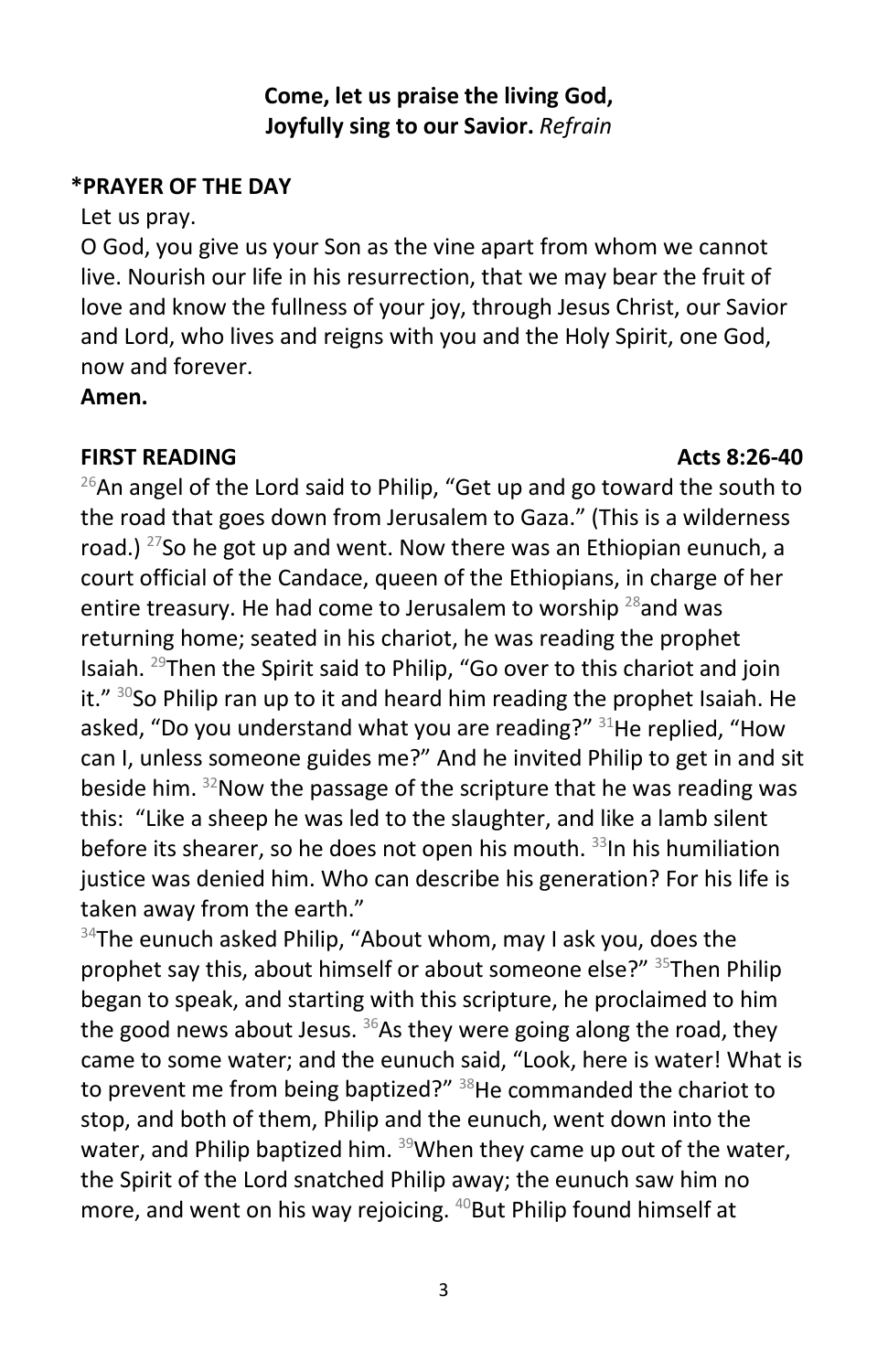Azotus, and as he was passing through the region, he proclaimed the good news to all the towns until he came to Caesarea.

The word of the Lord.

# **Thanks be to God.**

# **PSALM** *(read responsively)* **Psalm 22:25-31**

<sup>25</sup>From you comes my praise in the great assembly; I will perform my vows in the sight of those who fear the LORD.

# <sup>26</sup>**The poor shall eat and be satisfied, Let those who seek the LORD give praise! May your hearts live forever!**

 $27$ All the ends of the earth shall remember and turn to the LORD; all the families of nations shall bow before God.

# <sup>28</sup>**For dominion belongs to the LORD, who rules over the nations.**

 $^{29}$ Indeed, all who sleep in the earth shall bow down in worship; all who go down to the dust, though they be dead, shall kneel before the LORD. <sup>30</sup>**Their descendants shall serve the LORD, whom they shall proclaim to generations to come.**

 $31$ They shall proclaim God's deliverance to a people yet unborn, saying to them, "The LORD has acted!"

# **SECOND READING 1 John 4:7-21**

 $7$ Beloved, let us love one another, because love is from God; everyone who loves is born of God and knows God. <sup>8</sup>Whoever does not love does not know God, for God is love. <sup>9</sup>God's love was revealed among us in this way: God sent his only Son into the world so that we might live through him.  $^{10}$ In this is love, not that we loved God but that he loved us and sent his Son to be the atoning sacrifice for our sins.  $^{11}$ Beloved, since God loved us so much, we also ought to love one another. <sup>12</sup>No one has ever seen God; if we love one another, God lives in us, and his love is perfected in us.

 $13$ By this we know that we abide in him and he in us, because he has given us of his Spirit.  $^{14}$ And we have seen and do testify that the Father has sent his Son as the Savior of the world. <sup>15</sup>God abides in those who confess that Jesus is the Son of God, and they abide in God.  $^{16}$ So we have known and believe the love that God has for us.

God is love, and those who abide in love abide in God, and God abides in them.  $17$  Love has been perfected among us in this: that we may have boldness on the day of judgment, because as he is, so are we in this world. <sup>18</sup>There is no fear in love, but perfect love casts out fear; for fear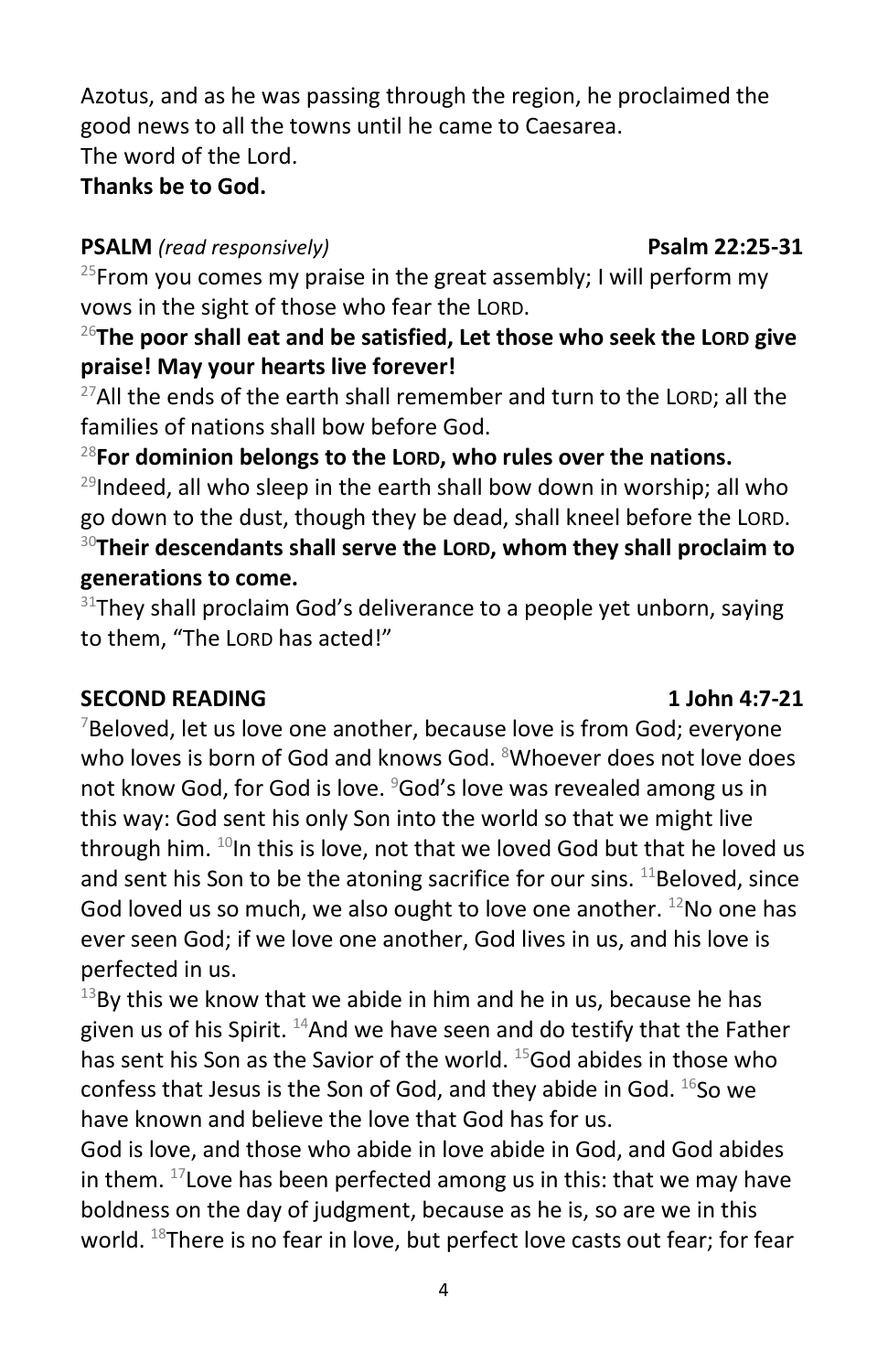has to do with punishment, and whoever fears has not reached perfection in love.  $^{19}$ We love because he first loved us.  $^{20}$ Those who say, "I love God," and hate their brothers or sisters, are liars; for those who do not love a brother or sister whom they have seen, cannot love God whom they have not seen.  $21$ The commandment we have from him is this: those who love God must love their brothers and sisters also. The word of the Lord.

**Thanks be to God.**



### **\*GOSPEL John 15:1-8**

The Holy Gospel according to John the fifteenth chapter.

## **Glory to you, O Lord.**

[Jesus said:]  $14$  am the true vine, and my Father is the vine grower.  $2$ He removes every branch in me that bears no fruit. Every branch that bears fruit he prunes to make it bear more fruit. <sup>3</sup>You have already been cleansed by the word that I have spoken to you. <sup>4</sup>Abide in me as I abide in you. Just as the branch cannot bear fruit by itself unless it abides in the vine, neither can you unless you abide in me. <sup>5</sup>I am the vine, you are the branches. Those who abide in me and I in them bear much fruit, because apart from me you can do nothing. <sup>6</sup>Whoever does not abide in me is thrown away like a branch and withers; such branches are gathered, thrown into the fire, and burned. <sup>7</sup>If you abide in me, and my words abide in you, ask for whatever you wish, and it will be done for you. <sup>8</sup>My Father is glorified by this, that you bear much fruit and become my disciples."

The gospel of the Lord.

**Praise to you, O Christ.**

## **MORNING MESSAGE Laurie Barnes**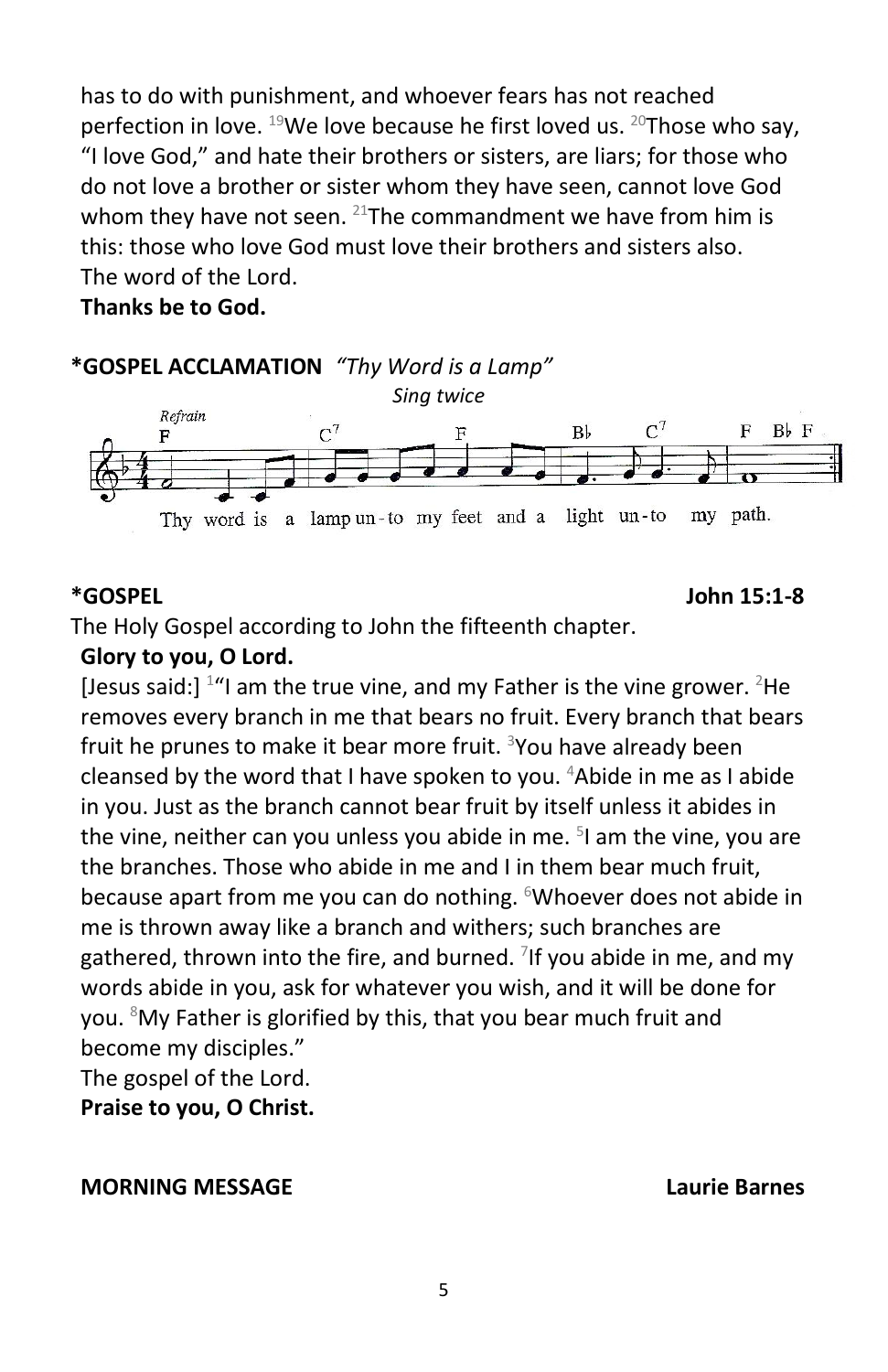**HYMN OF THE DAY** *"Great Is Thy Faithfulness"* **ELW 733 Great is thy faithfulness, O God my Father; there is no shadow of turning with thee; thou changest not, thy compassions they fail not; as thou hast been, thou forever wilt be. Great is thy faithfulness! Great is thy faithfulness! Morning by morning new mercies I see; all I have needed thy hand hath provided; great is thy faithfulness, Lord, unto me!**

> **Summer and winter and springtime and harvest, sun, moon, and stars in their courses above join with all nature in manifold witness to thy great faithfulness, mercy, and love. Great is thy faithfulness! Great is thy faithfulness! Morning by morning new mercies I see; all I have needed thy hand hath provided; great is thy faithfulness, Lord, unto me!**

> **Pardon for sin and a peace that endureth, thine own dear presence to cheer and to guide; strength for today and bright hope for tomorrow, blessings all mine, with ten thousand beside! Great is thy faithfulness! Great is thy faithfulness! Morning by morning new mercies I see; all I have needed thy hand hath provided; great is thy faithfulness, Lord, unto me!**

### **\*NICENE CREED**

**We believe in one God, the Father, the Almighty, maker of heaven and earth, of all that is, seen and unseen.** 

**We believe in one Lord, Jesus Christ, the only Son of God, eternally begotten of the Father, God from God, Light from Light, true God from true God, begotten not made, of one being with the Father. Through him all things were made. For us and for our salvation he came down from heaven; by the power of the Holy Spirit he became incarnate from the virgin Mary, and was made man. For our sake he was crucified under Pontius Pilate; he suffered death and was buried. On**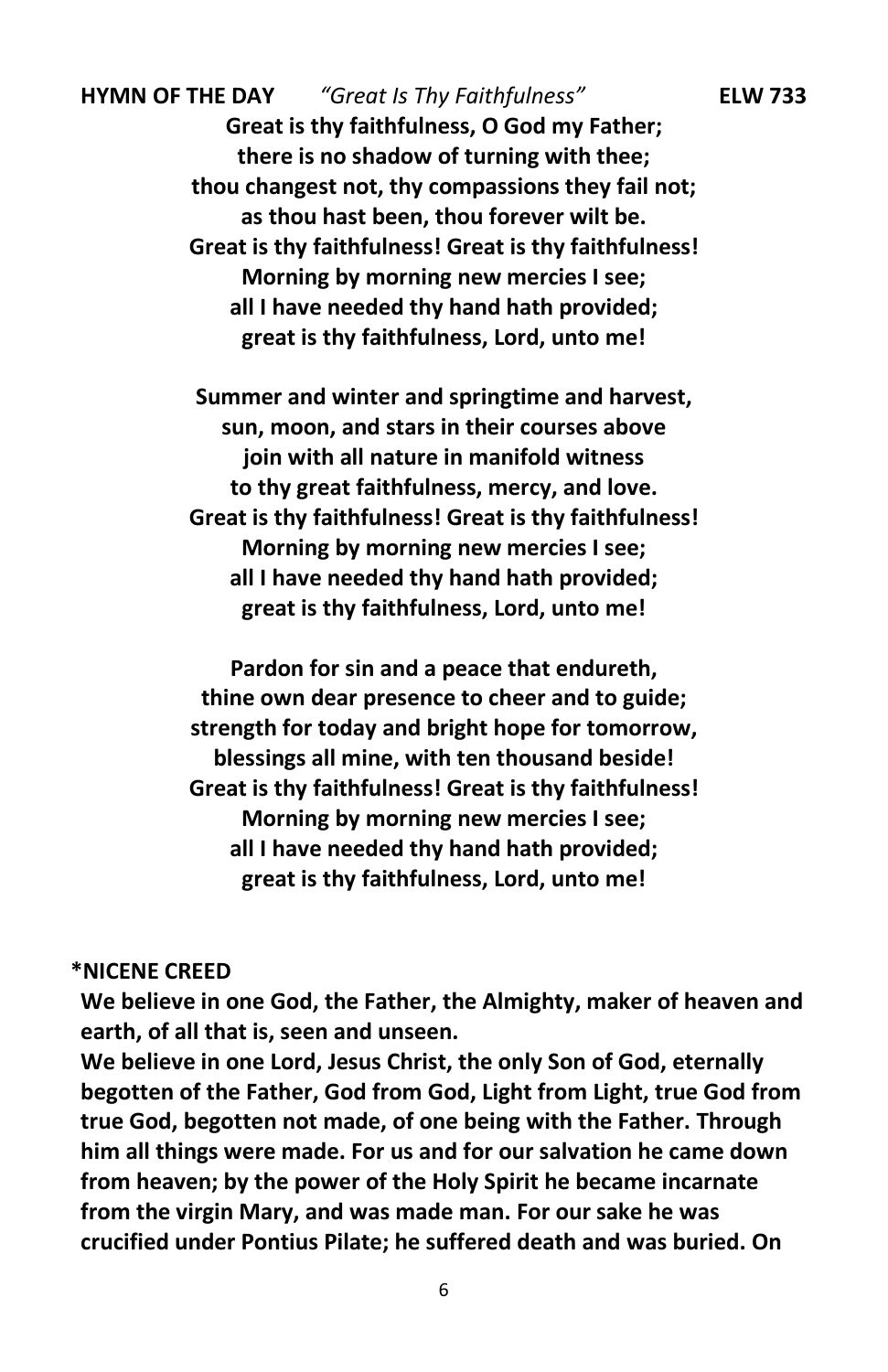**the third day he rose again in accordance with the Scriptures; he ascended into heaven and is seated at the right hand of the Father. He will come again in glory to judge the living and the dead, and his kingdom will have no end.** 

**We believe in the Holy Spirit, the Lord, the giver of life, who proceeds from the Father and the Son. With the Father and the Son he is worshiped and glorified. He has spoken through the prophets. We believe in one holy catholic and apostolic Church. We acknowledge one Baptism for the forgiveness of sins. We look for the resurrection of the dead, and the life of the world to come. Amen.**



Lord, lis-ten to your chil-dren pray-ing, send us love, send us pow'r, send us grace.

*Each petition concludes: "*Hear us, O God.,"

*The congregation responds: "***Your mercy is great."** 

*Congregation is invited to kneel as able.* 

Alive in the risen Christ by the power of the Holy Spirit, we bring our prayers before God who promises to hear us and answer in steadfast love.

God of all fruitfulness, you abide in your church and your church abides in you. Cleanse us by your word and give yourself to the whole church on earth so that it bears fruit and witnesses to your love. Hear us, O God.

# **Your mercy is great.**

You have created the heavens and the earth. As we wonder at the beauty of creation, may we seek vital connections among all that depends on the earth for life. Hear us, O God. **Your mercy is great.**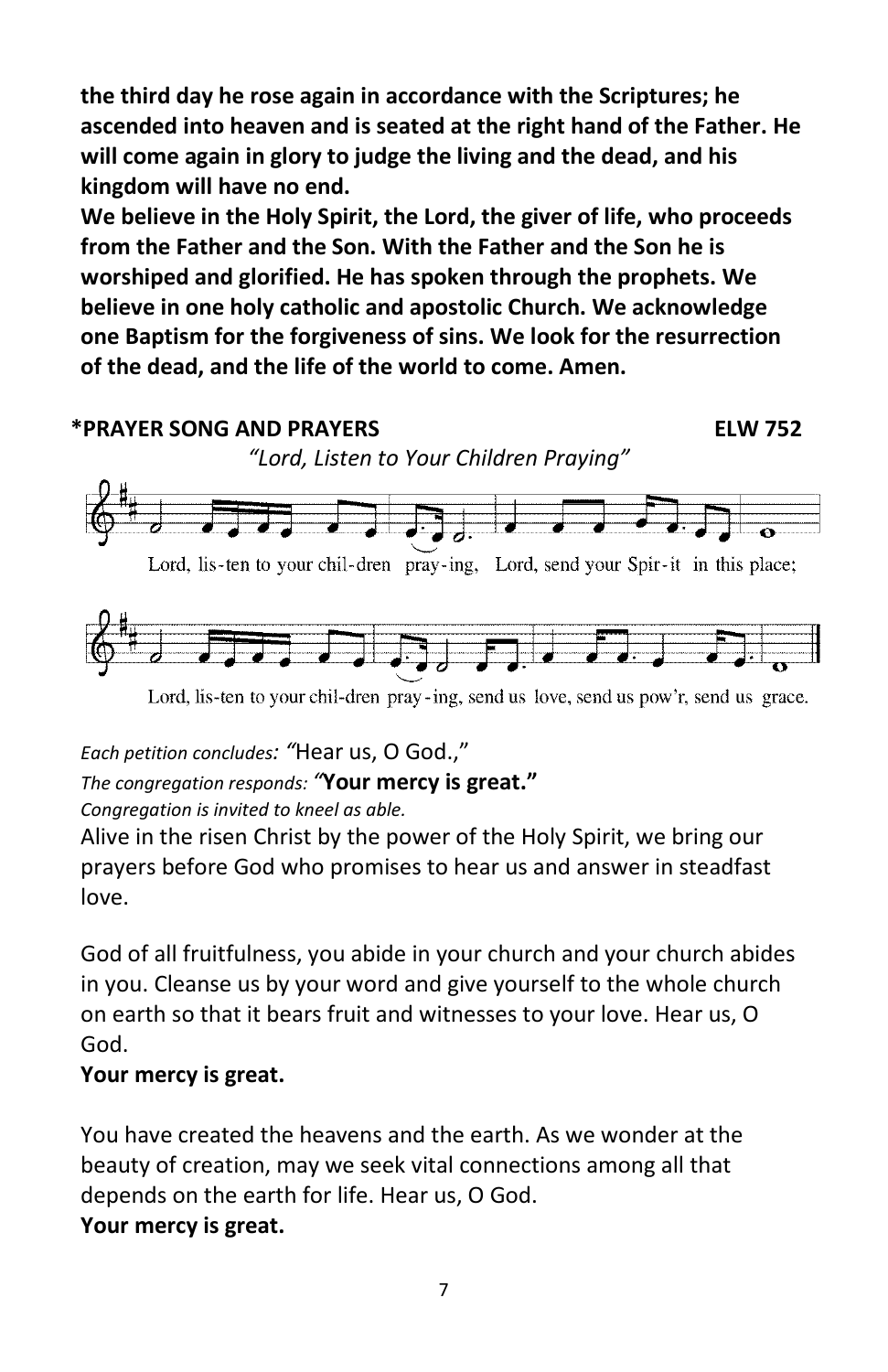You rule the nations with justice and love. Give the leaders of the earth assurance of your abiding presence, that they lead not by fear but with love for those they are called to serve. Hear us, O God. **Your mercy is great.**

# You have loved us so that we can love others. We pray for all in need of your love: those who are poor, lowly, outcast, weak, or fearful. Provide for the needs of all especially Carol Flint, Elaine Sierer, Mary & Steve Clark, Pat Ross, Lynn Conrad, Bud Cotterman, Betty Smalley, Jared DeLong, Sam Clippinger, Burl Barnes, Deb Howell and Ivan Aldred. Our friends Alice Hunt, George Hunt, Roberta Gray, Tom Zuber, Mick & Romaine Boundy, Josh Webb, Joey DenHerder, Kyle Schlatter, Brianna Rupp, Linda Girod, Kathy Laney, Camden Sprow and Nancy Kuns*.* Help us love one another in truth and action. Hear us, O God.

# **Your mercy is great.**

You gather us with all the saints by the power of your Spirit. With them, may our hearts live forever in your keeping. Hear us, O God. **Your mercy is great.**

For those responsible for safety and protection: for emergency responders and security guards, attorneys and advocates, civil servants and leaders of governments, our military personnel Jordan Phlipot, Taylor Hatcher, Jared DeLong, Miah Coil, Brad Crawford, Adam Deatrick, Adriana Gonzales, Ian Munger, Brendon Lothamer, Grace Basson, Westen Phlipot and Macy Iler that they witness to mercy and justice throughout the world. Hear us, O God.

# **Your mercy is great.**

# *The prayers conclude:*

In the hope of new life in Christ, we raise our prayers to you, trusting in your never-ending goodness and mercy; through Jesus Christ our Lord. **Amen.**

*The congregation sings the last line of "Lord, Listen to Your Children Praying" after the last petition. Congregation stands as able.*

# **\*PEACE**

The peace of Christ be with you always. **And also with you.**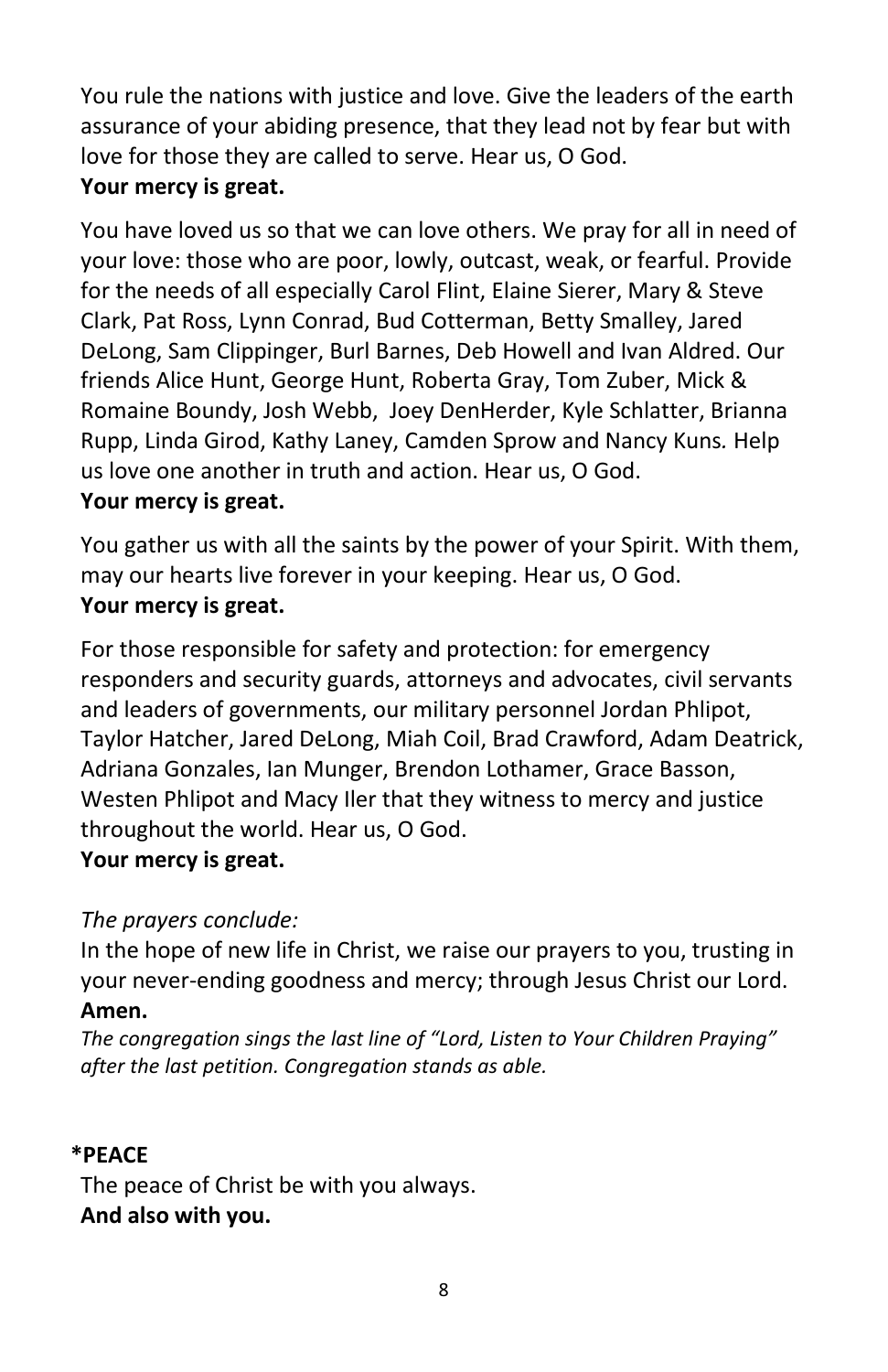# **\*OFFERING CANTICLE** *"I'm So Glad Jesus Lifted Me"* **ELW 860 I'm so glad Jesus lifted me. I'm so glad Jesus lifted me. I'm so glad Jesus lifted me, singing glory, hallelujah! Jesus lifted me.**

**Satan had me bound, Jesus lifted me. Satan had me bound, Jesus lifted me. Satan had me bound, Jesus lifted me, singing glory, hallelujah! Jesus lifted me.**

**When I was in trouble, Jesus lifted me. When I was in trouble, Jesus lifted me. When I was in trouble, Jesus lifted me, singing glory, hallelujah! Jesus lifted me.**

## **THANKSGIVING OF THE WORD**

Let us pray.

Praise and thanks to you, holy God, for by your Word you made all things: you spoke light into darkness, called forth beauty from chaos, and brought life into being. For your Word of life, O God, **we give you thanks and praise.**

By your Word you called your people Israel to tell of your wonderful gifts: freedom from captivity, water on the desert journey, a pathway home from exile, wisdom for life with you. For your Word of life, O God, **we give you thanks and praise.**

Through Jesus, your Word made flesh, you speak to us and call us to witness: forgiveness through the cross, life to those entombed by death, the way of your self-giving love. For your Word of life, O God, **we give you thanks and praise.**

Send your Spirit of truth, O God; rekindle your gifts within us: renew our faith, increase our hope, and deepen our love, for the sake of a world in need. Faithful to your Word, O God, draw near to all who call on you; through Jesus Christ, our Savior and Lord, to whom, with you and the Holy Spirit, be honor and glory forever. **Amen.**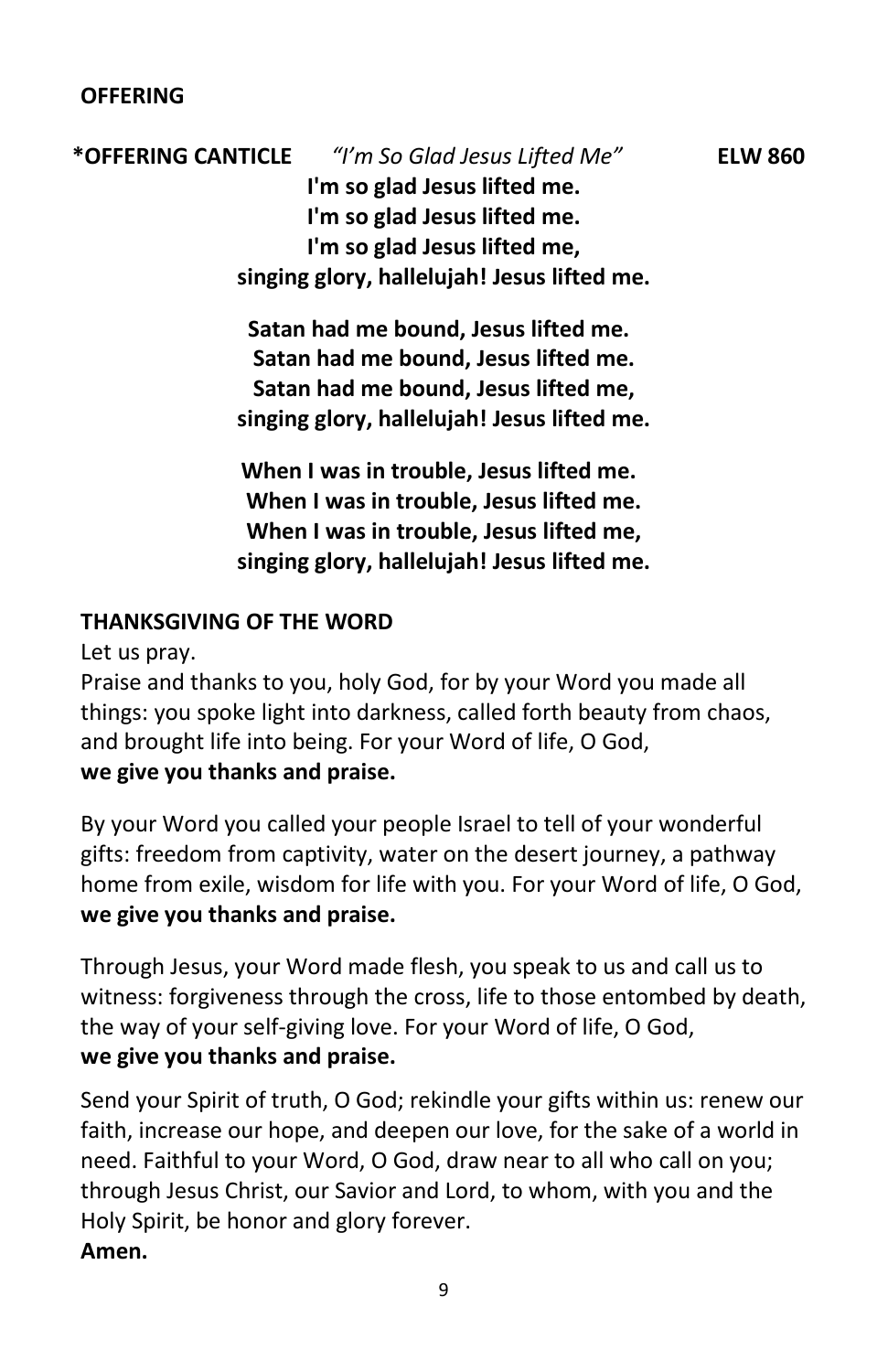## **\*THE LORD'S PRAYER**

**Our Father, who art in heaven, hallowed be thy name, thy kingdom come, thy will be done, on earth as it is in heaven. Give us this day our daily bread; and forgive us our trespasses, as we forgive those who trespass against us; and lead us not into temptation, but deliver us from evil. For thine is the kingdom, and the power, and the glory, forever and ever. Amen.**

## **\*BLESSING**

The Lord bless you and keep you. The Lord's face shine on you with grace and mercy. The Lord look upon you with favor and give you peace. **Amen.**

### **\*HYMN** "*Go Now In Peace"*

**Go now in peace. Never be afraid God will go with you each hour of every day. Go now in faith, steadfast, strong and true Know He will guide you in all you do. Go now in love, and show you believe. Reach out to others so all the world can see God will be there watching from above. Go now in peace, in faith and in love. Amen, Amen, Amen**

## **\*DISMISSAL**

Go in peace. Serve the Lord. **Thanks be to God.**

## **\*POSTLUDE**

# &O CB

## Birthdays: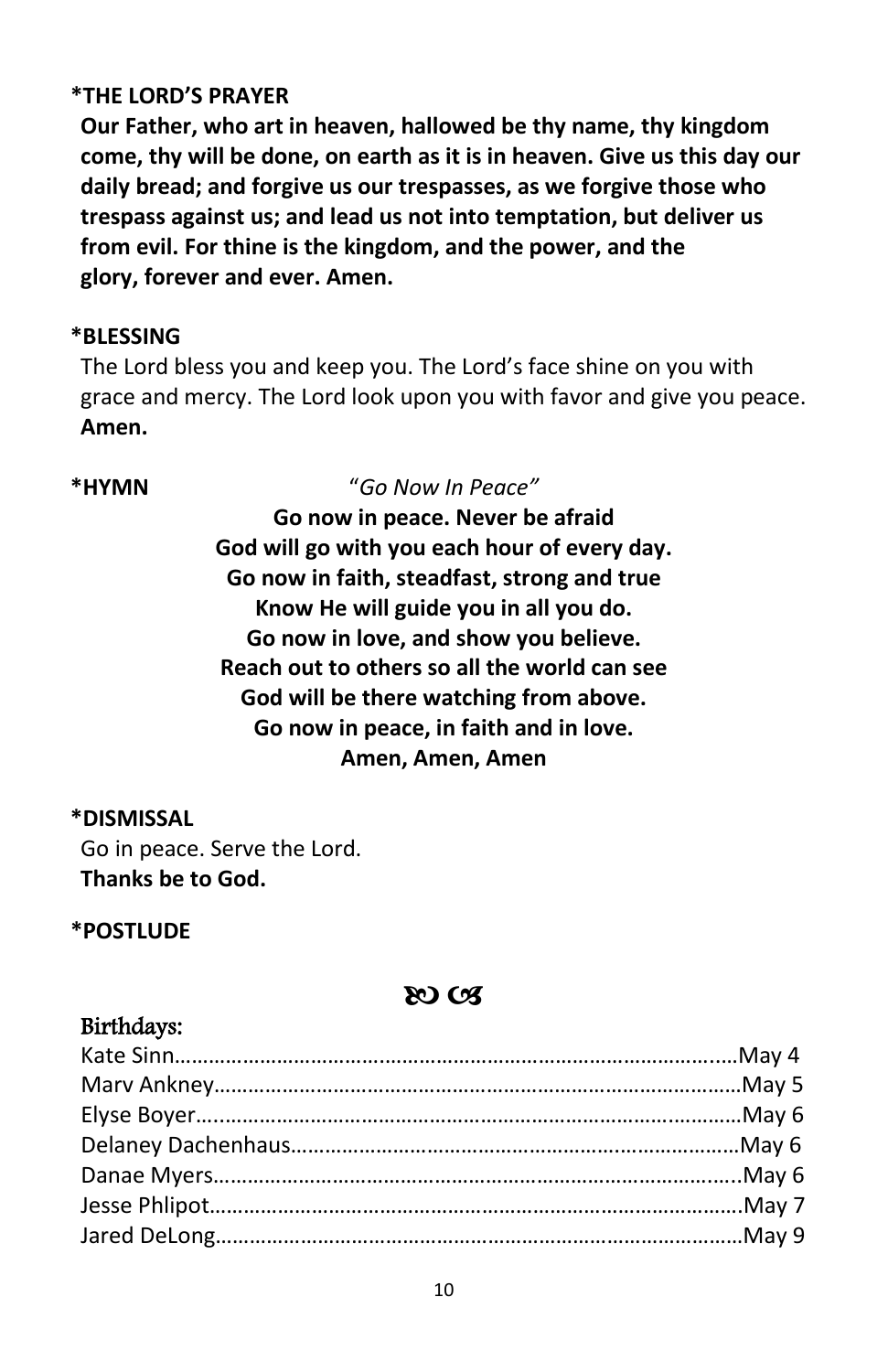## **WHEN YOU PRAY, REMEMBER……**

Carol Flint, Elaine Sierer, Mary & Steve Clark, Pat Ross, Lynn Conrad, Bud Cotterman, Betty Smalley, Jared DeLong, Sam Clippinger, Burl Barnes, Deb Howell and Ivan Aldred. Our friends Alice Hunt, George Hunt, Roberta Gray, Tom Zuber, Mick & Romaine Boundy, Josh Webb, Joey DenHerder, Kyle Schlatter, Brianna Rupp, Kathy Laney, Camden Sprow and Nancy Kuns.

**Those Serving In The United States Military**: Jordan Phlipot, Taylor Hatcher, Jared DeLong, Miah Coil, Brad Crawford, Adam Deatrick, Adriana Gonzales, Ian Munger, Brendon Lothamer, Grace Basson, Westen Phlipot and Macy Iler.

## **Child Fund Orphans:** Andre & Ana

# ANNOUNCEMENTS FOR THE WEEK OF MAY 2, 2021: **OFFERING April 25: \$3102 NEEDED WEEKLY: \$3006**

**The flowers adorning our altar** this morning are given to the glory of God by Jane Stouffer.

You are invited to join Sunday school teachers, parents/students in prayer for our future at St Paul. We will be silently praying in our pews or at home on Sundays from 10:15-10:30 a.m.

If you are missing dishes they may be in the kitchen! Please check to see if you might have left anything behind. Thank you!

The kitchen is in need of a kitchen clean out! If you are able to donate some of your time, it would be greatly appreciated!

# THOSE SERVING SUNDAY, May 2, 2021: